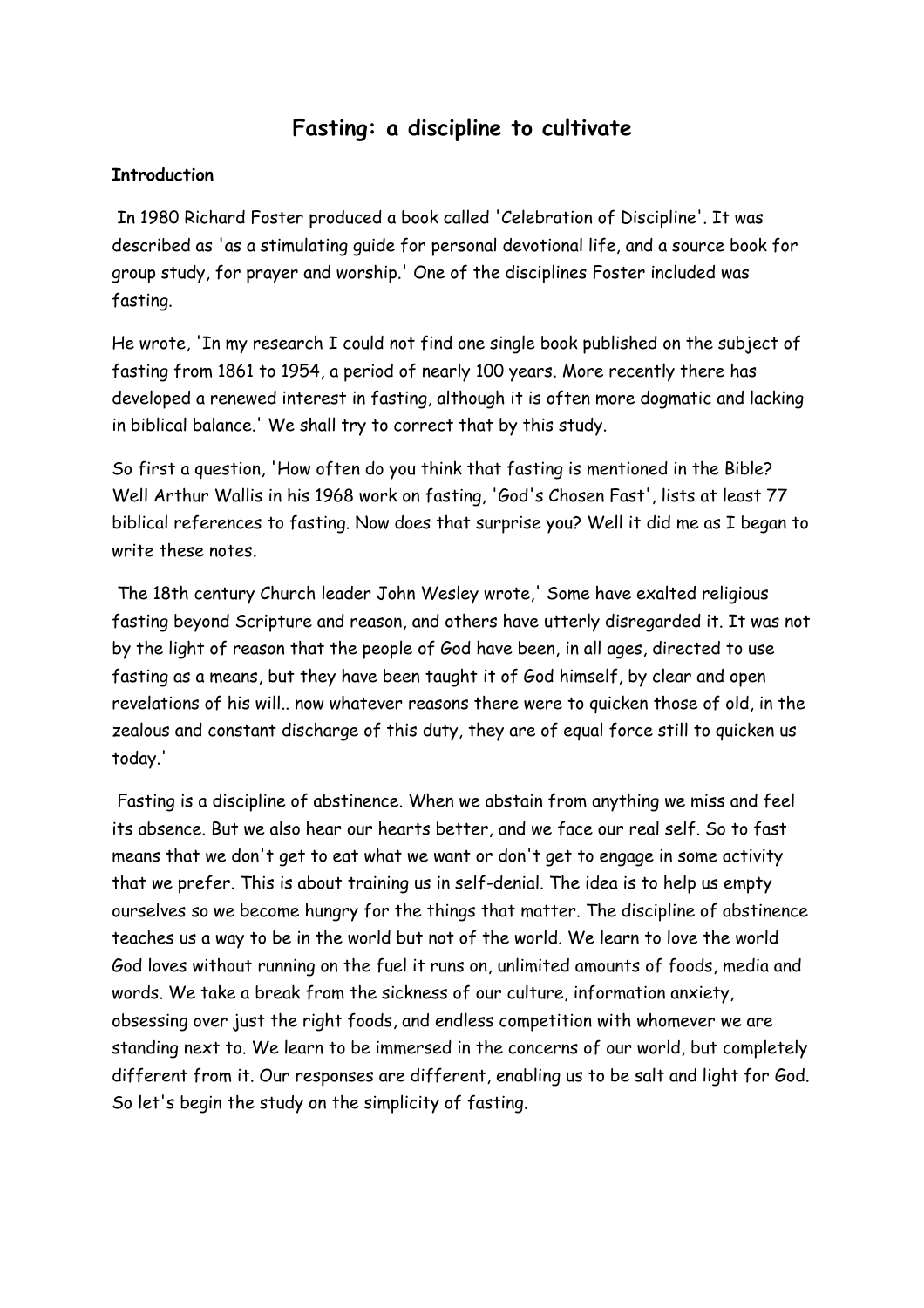## **Study 1**

## **Fasting; a simple discipline**

## **Introduction**

When the priest Jean- Nicholas Grout was forced to flee to England to escape the 18th century French revolution, his friends were horrified to discover that he was spending his final years of life in a cell the size of a large cupboard, but he didn't mind. He put it, 'There is no reason for me to be rich, no reason why I should not suffer a loss of temporal goods, while reducing my luxuries, and being deprived of certain comforts, while I still have a decent livelihood.' The idea that less is more is what lies behind simplicity. Simplicity is an expression of frugality, which means that we refrain from using resources to add to our status, glamour or sense of luxury. The discipline of fasting pulls us away from the 'gotta have, gotta do, gotta be, until we are exhausted.

## **Bible Study**

1. Which of these actions would be most difficult for you if you had to do it for a week?

\*eating food that is bland and poorly prepared

\*drinking only water

\*going without coffee or..................................................

\*other [related to choices of eating, drinking]

Read Matthew 6:24-30

2. What reason did Jesus for not worrying about food and drink?

3 What choices of clothing or ways of dressing are least likely to distract you from seeking God and following God in the building of the kingdom [primarily through loving others]?

Read Matthew 6:31-34

4. What does Jesus say that worry is an issue for 'pagans' and not for Christians?

5. How are worry and anxiety natural results of lack of simplicity or singleness of purpose?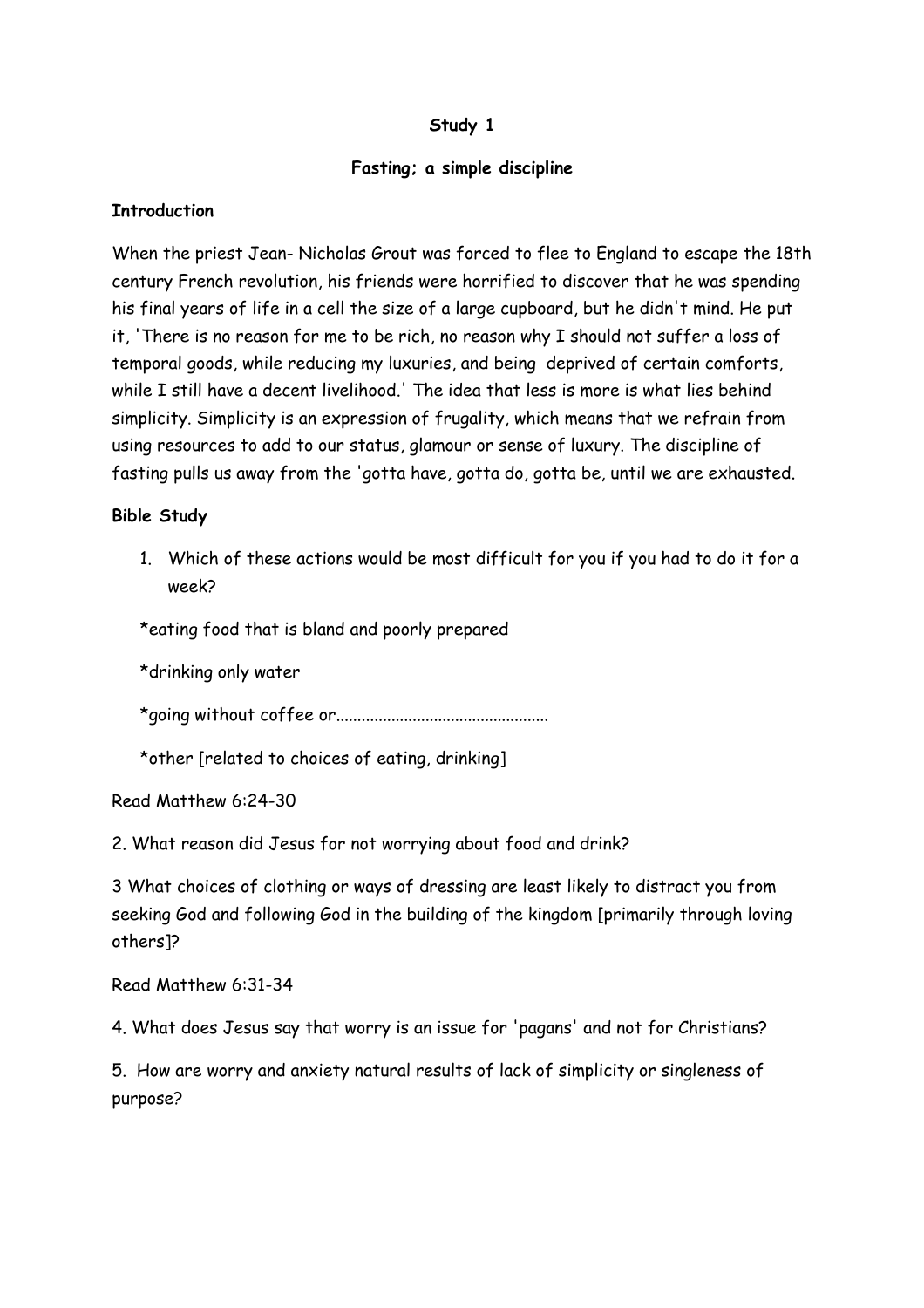6. Jesus used the example of food and water to talk about being preoccupied with certain things. If Jesus was speaking to our culture today, what other examples might he give do you think?

7. If you were to let go of the things that you're preoccupied with, especially food and drink, what worthwhile activities might you have more time for?

8. The Christian writer Dallas Willard prophases vs. 33 as 'direct your actions towards making a difference in the realm of spiritual substance sustained and governed by God. Invest your life in what God is doing, which cannot be lost.' What spiritual practices or down-to-earth influences have helped you to invest in 'what God is doing'?

9. What sort of relationship with God does a person need to have in order to do what this passage says [vs. 33-34] and let go of worry and preoccupation with simple earthly matters?

10. Which of these signs of simplicity do you most desire?

\*to stop craving things that you neither need nor desire

\*to have a joyful unconcern for possessions

\*to develop a deeper appreciation for creation

\*to be no longer fascinated with the latest gadget

\*to stop fearing what others think of you

\*to be unconcerned about what you eat and drink

10 How might the practice of the simplicity of fasting help someone move gradually?

a :from pride to humility

b:fromtalking about practicing simplicity to be a self-starter

c: from worry to trust

d:from self- centeredness to God - centeredness

e: from turmoil to peace.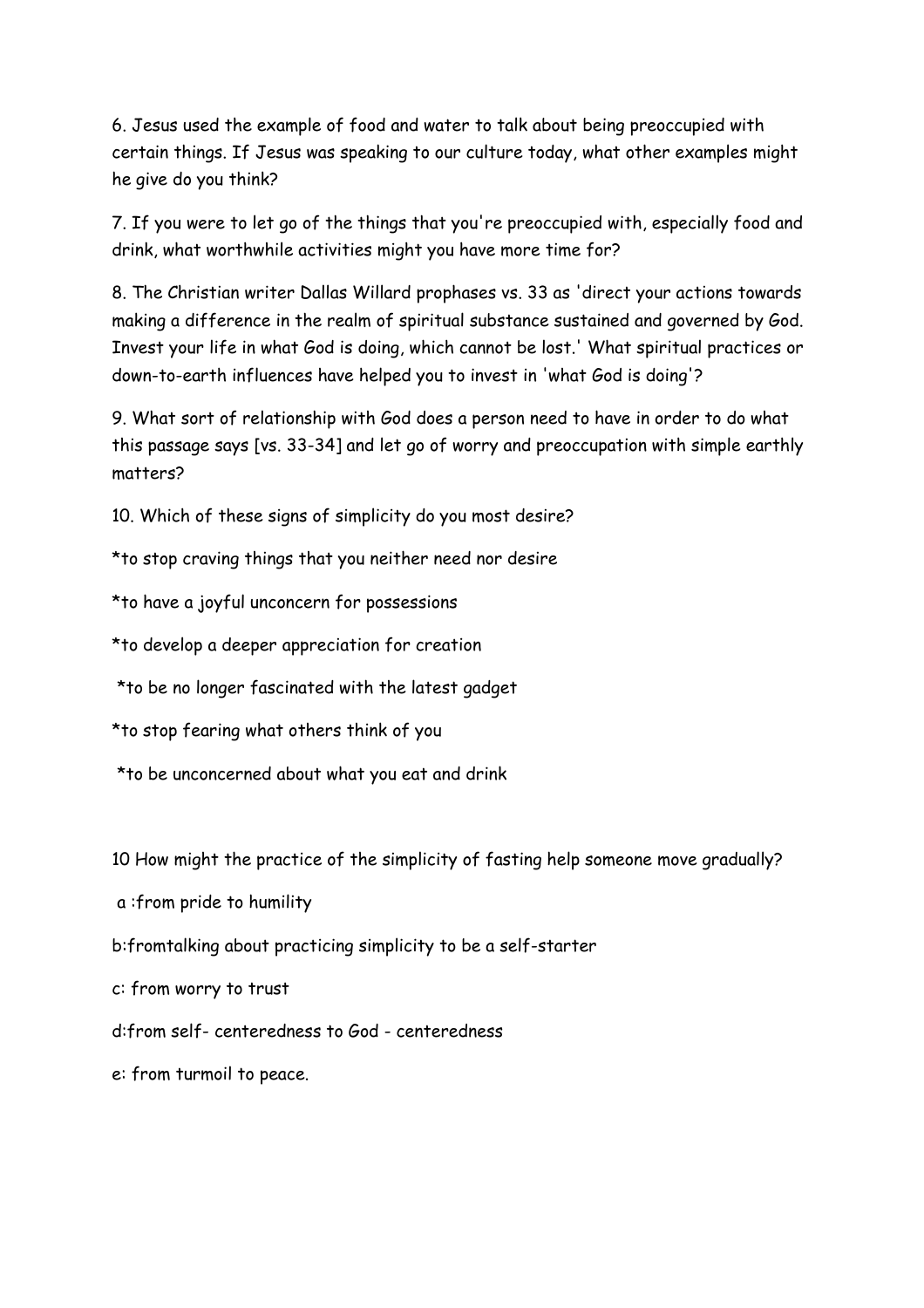## **Study 2 Fasting and Feasting**

## **Introduction**

Jesus not only feasted, but he also fasted from food, not even missing it, or so it seems. Jesus himself said in the Sermon on the Mount, [Matthew 6:16] 'when you fast, not if you fast. 'He was assuming that the children of the kingdom of God would be doing this, and was giving instruction in how it could be done with spiritual success. Jesus stated that our fasting shouldn't be evident to others [Matthew 6:16]

Jesus also spoke of having access to a mysterious source of non food nourishment [John 4:32]. Later he presented himself as that nourishment [John 6:48-51]. While feasting on Christ may well be intriguing, fasting may put you off.

However to fast one does not have to be Olympic-skilled. You might begin by fasting from people [it is called solitude] or conversation [silence], spending [frugality], social media, or the telephone. Perhaps you might like to abstain from over packaged, highly processed foods, from lack of exercise [think about how much time people today spend going to the gym]. Or you may like to practice a partial fast of eating no rich food, meat or wine [Daniel 10:3]

 Such things are not cheating when it comes to fasting. If you think they are cheating, then you have not understood what it really means to fast. The purpose of spiritual disciplines is not to get high scores on a kind of spiritual SATS test, or to get you suggested for sainthood. The purpose of spiritual disciplines is a simple way to connect with God, to feast on the One who loves you, God himself.

## **Bible Study**

1 Can you think of a time when you have seen God provide for you in a surprising way?

Read Matthew 4:1-4

2. Describe Jesus predicament?

3. How did Jesus refusal to turn the stones into bread demonstrate his complete trust in God?

4. When Jesus answered the devil [vs4] he quoted a Scripture passage that described how God provided for the Israelites while they wandered in the wilderness [Deuteronomy 8:3]. What good things did God do to provide for the Israel [Deuteronomy 8:2-6], which Jesus described as 'word[s] that come from the mouth of God'?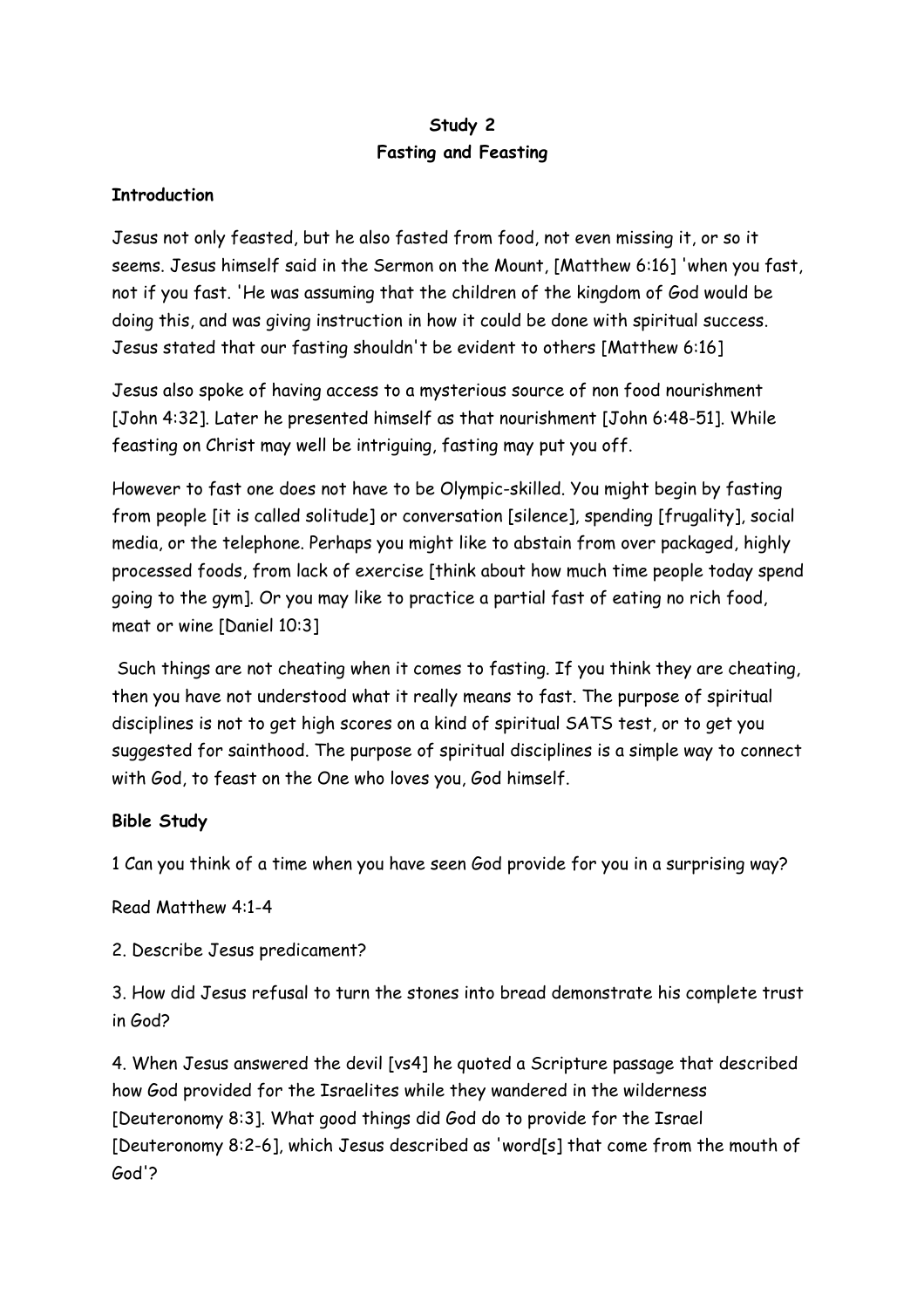5. Read John 6:48-51 and identify all the words that have to do with life and living. Identify all the food related words. What is Jesus saying about himself as food?

6. What is Jesus saying about himself as life?

7. How then does fasting create a situation in which your faith s likely to grow?

8. If you were to fast from food or another item or activity, what character qualities would be most likely to grow in you?

\*humility

\*courage

\*purity

\*charity

\*other

Read Matthew 4:5-11.

9. Imagine you have been without food for many days. Which of these temptations would have presented to you most boldly and why?

## **Turn stones into bread vs.3-4**

\*doubts- will God provide?

\*weaknesses- hunger; impatience; need to prove self

\*desires- desire to be relevant

#### **Jump from temple vs. .5-7**

\*doubts- will God protect?

\*weaknesses- pride; insecurity; need to test God

\*desires- desire to be spectacular

#### **Worship Satan vs. 8-10**

\*doubts- will God 'win'?

\*weaknesses-craving quick power and easy solutions

\*desires- desire to be powerful.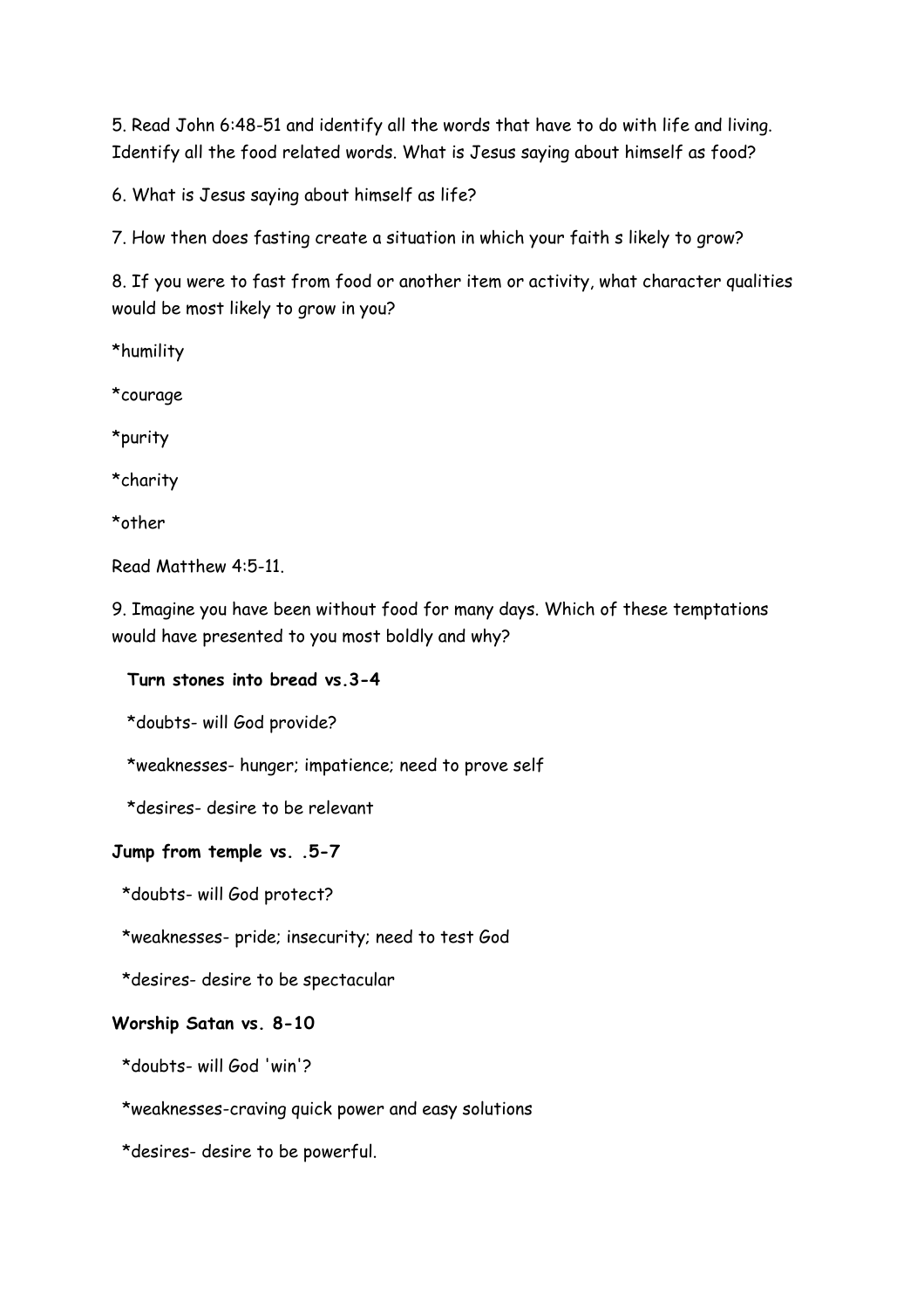10. How does refusing temptation invite you to feast on God?

11How do you respond to the idea of fasting from something other than food: conversation, television, radio, social media, eating chocolate?

12. Fasting is a discipline people sometimes tenaciously force themselves to do because it seems important or because their entire church is fasting. How are our attitudes different when we force ourselves to try hard versus when we rely on Jesus minute by minute?

13. If you were to fast from something this week, how would you keep yourself focused on feasting on God?

- **A transforming exercise [make a choice]**
	- 1. Pick a word from John 6:48-51, maybe 'living bread', or 'came down from heaven'.

For several minutes, sit or stand in that phrase. If you wish, focus on the grandeur of God who loves you. Respond with a gesture, movement, or facial expression.

2. Sit in your backyard/ garden with a pile of stones in front of you. Consider all the reason why you don't fast. For each reason pile one stone on your left. Consider the reason in this study why you should fast, for each reason pile a stone on your right. Pray quietly, asking God what you need to know about these reasons. Wait for answers through this following week.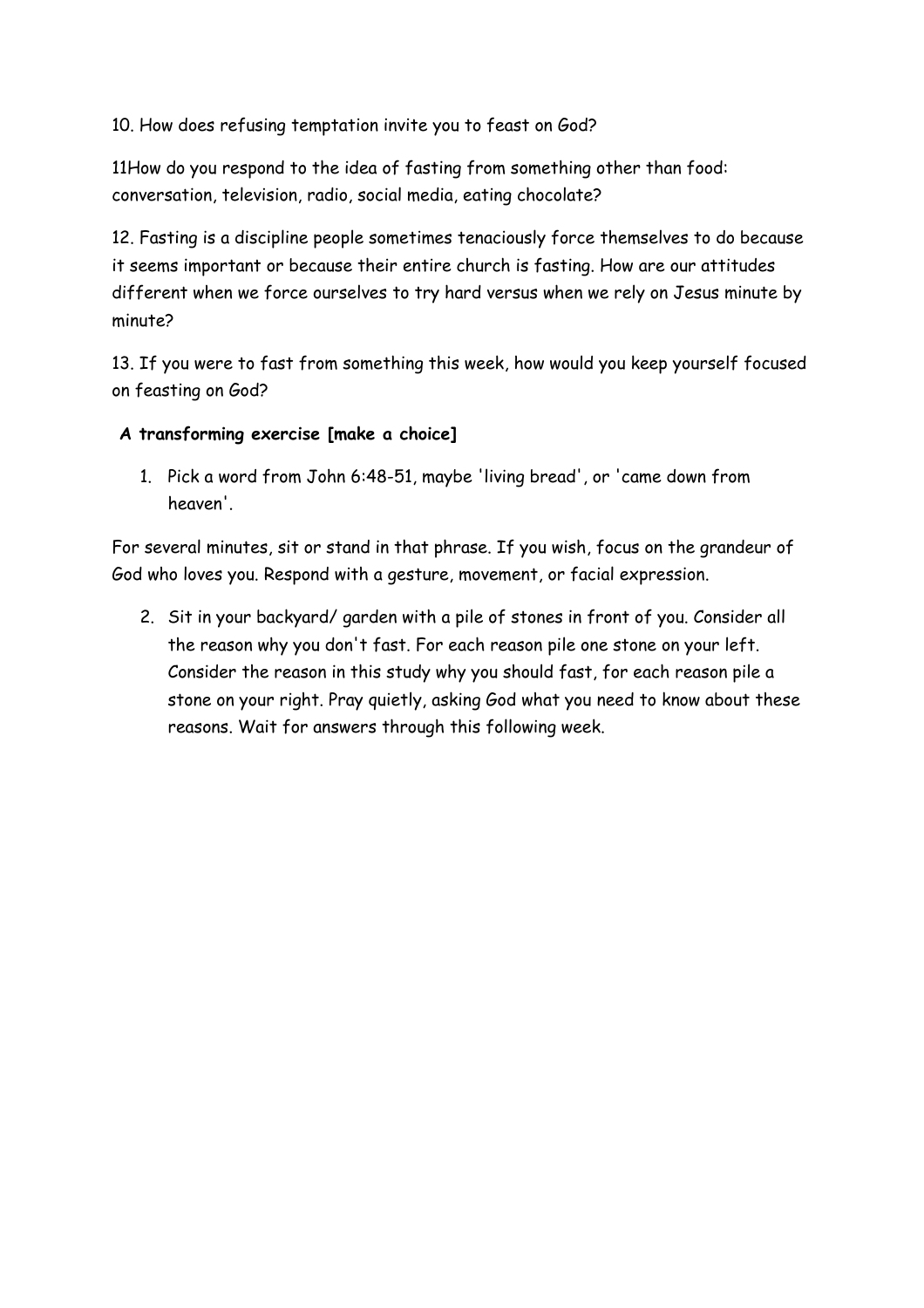## **Study 3**

#### **Fasting; a way to be open to God**

#### **Introduction**

Fasting is an encouragement for us to feast on God, it also carries an edge to it. Just as our worst sins are revealed when we get hungry, tired of lonely, fasting reveals the things that control us. The parts of ourselves we'd hoped would go away. It is during fasting that our fears and faults stare us in the face. This is why there is a strong Christian tradition that reveals that fasting leads to repentance and confession of sin. John Piper in his book A Hunger for God picks this out. You can see it in Psalm 69:10 also in Isa Ch 58:3, Ezra ch 8 1 Samuel Ch 7; Nehemiah Ch 9:1-2. It appears that without our normal comforts, we turn to God with more honesty and intensity. There we connect with the richness of God, who truly meets our needs. As a result, we experience new levels of humility, simplicity and peace.

When we practice fasting regularly, then we find we have more patience, we repent and confess more easily, our character grows, and we become he kind of people God can easily use as his servants in his kingdom. We become more kingdom orientated.

#### **Bible Study**

Read 1 Samuel Ch 7:3-6

In this passage Israel had been morning after failing for 20 years to bring home the Ark of the Covenant, a symbol of God's presence. They had fallen into idol worship and needed to repent.

- 1. What did the Israelites need deliverance from?
- 2. What did Samuel tell them was the way forward?
- 3. What are some of the sins that many of us need deliverance from today?
- 4. What did the Israelites do after putting away their idols?

Read 1 Samuel 7:7-9

5. Someone might say that the Israelites' trouble with the Philistines began after Israel gathered, fasted, confessed and repented. How do you think Israel's fasting and repentance prepared them for trouble?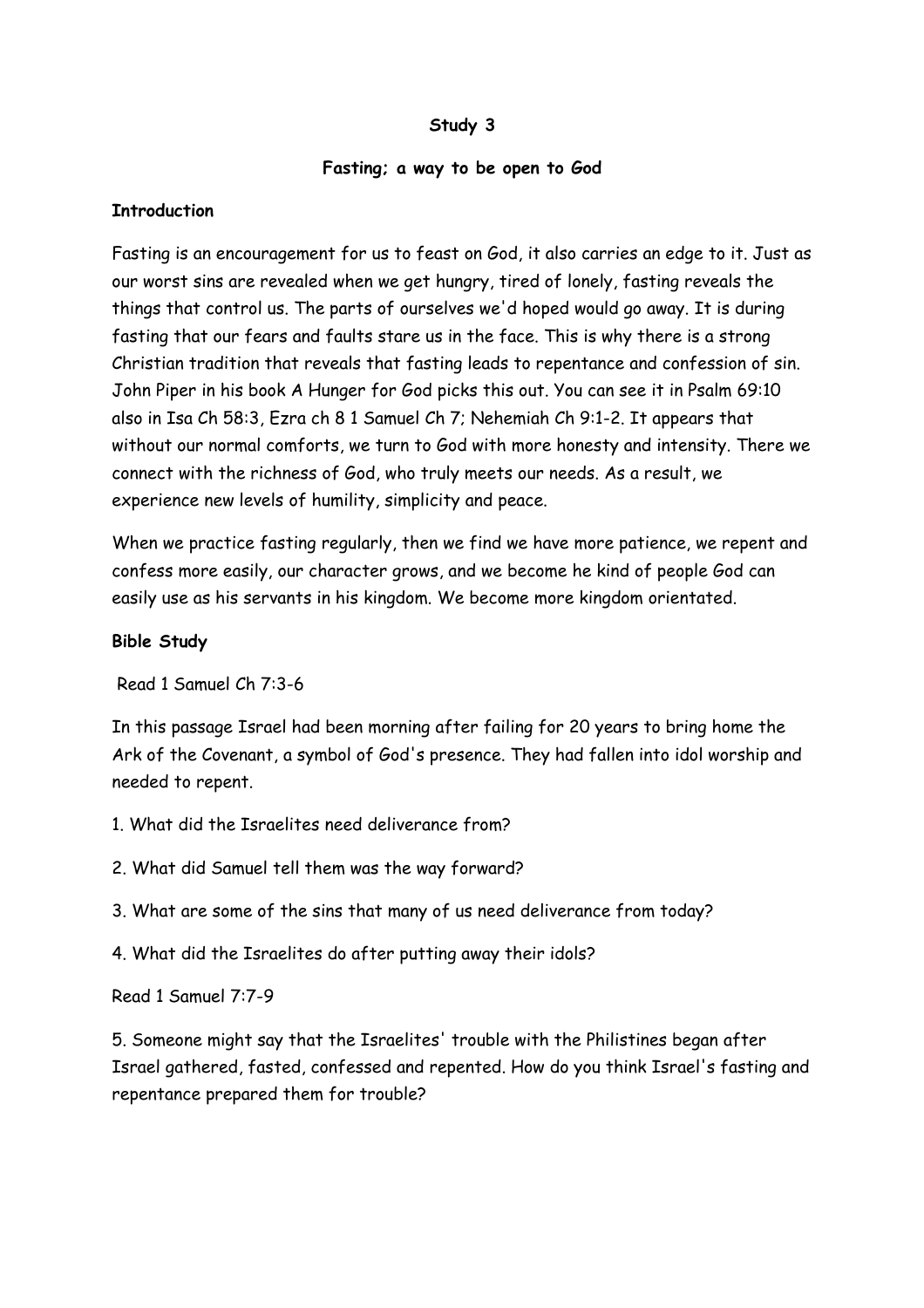Read 1 Samuel 7: 10-13

6. Put yourself in the place of the Israelites in this scene of fasting, confessing and offering a sacrifice. What aspects of your whole person would have been affected by these acts of devotion to God? Start by listing some of the senses which are involved.

7. How did God respond to their prayers for rescue from the Philistines?

8. Think of a situation in which you need to trust God more and relinquish your focus on self [maybe a challenge to tithe towards the TVC]. How might regular times of fasting and repenting help you to rely on God alone to meet your needs, and build your inner character to meet these situations?

9. How would your life be different if you were more patient and humble because you've practiced not getting what you want when you want it[ perhaps by fasting regularly]?

10. How does the humility, patience and peace that results from fasting make it easier to practice simplicity [by that I mean staying focused on God and God's kingdom]?

11. How might those who fast regularly make better servants?

12. If for one day you fasted from people or conversation, or social media, telephone, mobile phone, e-mail, media [pick one], how would you need to arrange your life differently that day to help it happen?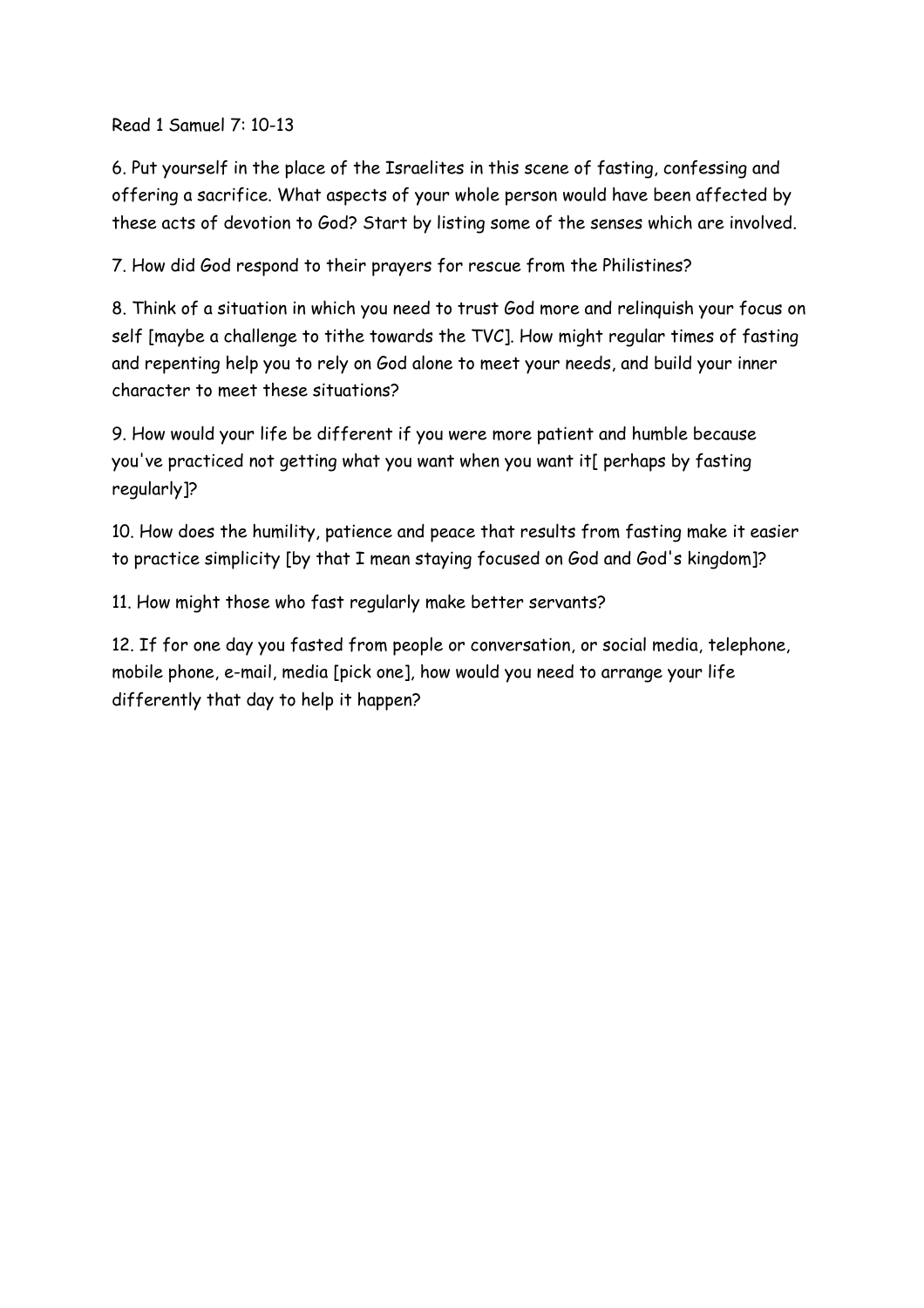#### **Study 4**

#### **Fasting; what it says about us**

#### **Introduction**

Motives in fasting are crucial, and that is why the first mention of fasting in the New Testament is a warning about motivation. So while fasting can be done corporately [Acts 13:2] there is still the question of motive [Matthew 6:16-18]. It is easy to fast for the wrong reasons. Fasting can become, if we are not careful something of a spiritual trophy in our eyes, and make us feel better than other believers. It can be seen as an instant ticket to supposed spiritual superiority, so others look up to us. Even if we keep our fasting secret as Jesus told us to do [Matthew 16;16-18] it can become a source of self- congratulation as we compete with ourselves to 'improve' our fasting record. The question of how long should we fast is relevant to us. The Bible offers examples of fasts lasting from part of a day to 40 days, although it would appear that the latter were likely supernaturally enabled. Today such a lengthy fast should properly be practiced with caution depending on your level of fitness or existing medical conditions. If you have any questions or health issues, then seek medical advice before you fast.

Today fasting is part of the Jewish tradition in Yom Kippur, and Muslims fast during Ramadan, and Hindu high caste of Brahmans practice fasting.

 So when come to biblical fasting what is the proper motive? Richard Foster offers the following' the only reason to fast is an urging or call to it, a prompting; a sense of rightness'. When we hear that call of God because we have been connecting with God, and we long to connect even more, then we are moving in the right direction of a motive for fasting today.

Arthur Wallis puts it, 'God is not merely concerned with what we do but why we do it. A right act might be robbed of all its value in the sight of God if it is done with a wrong motive '. [God's Chosen Fast].

#### **Bible Study**

Read Matthew 6:16-18

1. What do Jesus words' when you fast 'tell us about fasting?

2. What reward did the hypocrites receive when they looked sombre and disfigured their faces?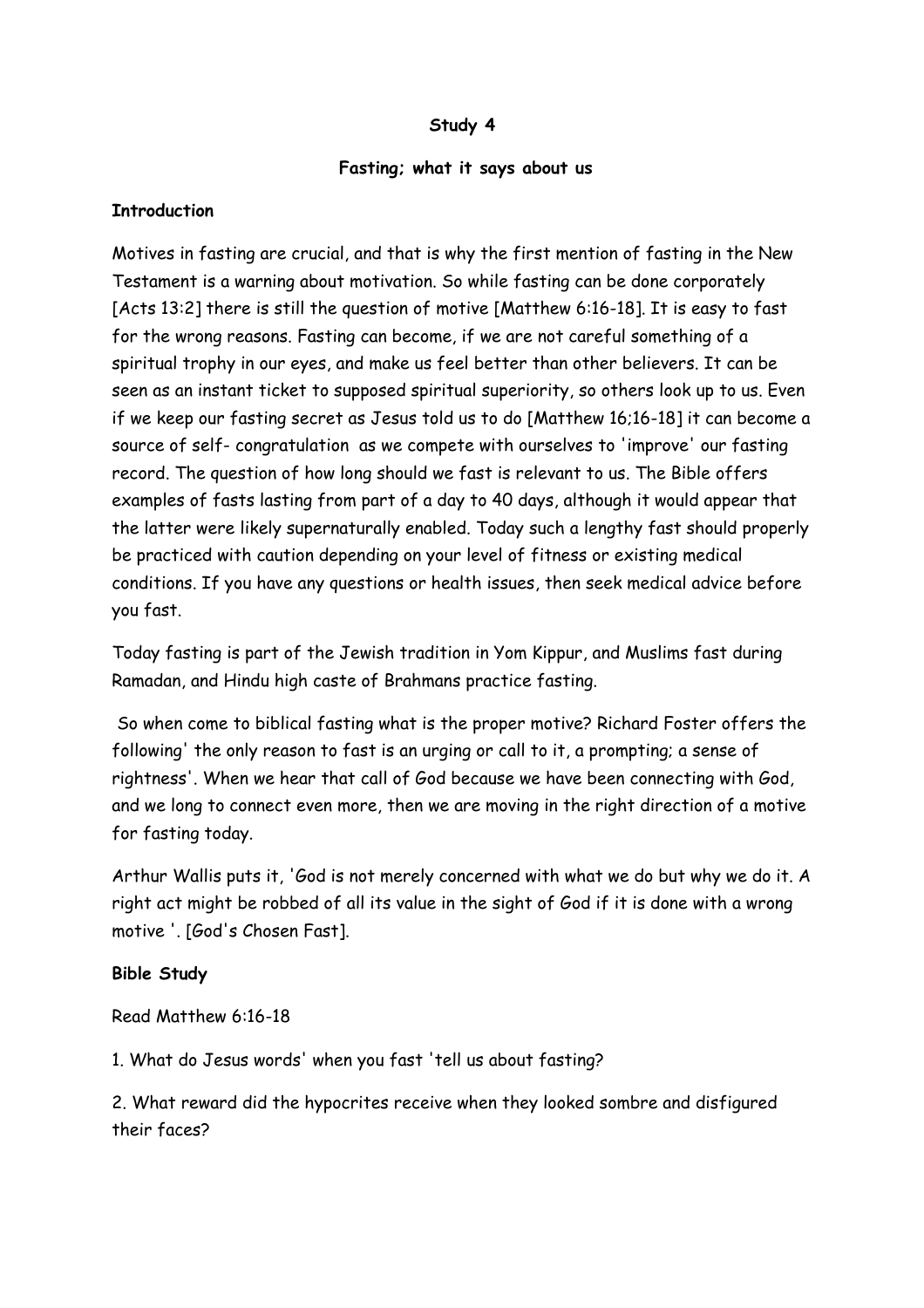3. If we fast how can we ensure that our fasting does not as Arthur Wallis puts it 'become devoid of spirit and life'?

4. Let's say that you feel miserable [sombre vs. 16] during a fast. Should you make yourself look happy to obey Jesus' directive here? Why or why not?

5. Why isn't it deceitful to keep a spiritual discipline a secret?

Read Isaiah 58:1-4

6. What were the results of Judah's fasting?

7. What do these people's selfish behaviours reveal about what went on inwardly when they fasted?

Read Isaiah 58:5-11

8. How is God's description of a true fast different from Judah's fasts?

9. In what ways could a person's fast involve acts of charity, justice, liberation or generosity [vs. 6-7]?

10. Which if any of the following questions about spiritual disciplines speak to you about your motives? [Based on A. Wallis God's Chosen Fast]

Am I confident that this desire to fast is God- given?

Are my motives right? Is there any hidden desire to impress others?

What are my spiritual objectives in this fast? What special burdens?

Do my objectives tend to be self-centred? Is my desire for personal blessing balanced by genuine concern for others?

Am I determined above all else to minister to the Lord?

11. Both the hypocrites and the people of Judah used fasting as a spiritual trophy [Matthew 6 Isaiah 58]. How do we tend to see others spiritual disciplines as trophies [meditation, prayer, study, simplicity, solitude, submission, service, tithing, confession, worship, guidance] - proving to ourselves, to God and to others that we're spiritually better off or getting better?